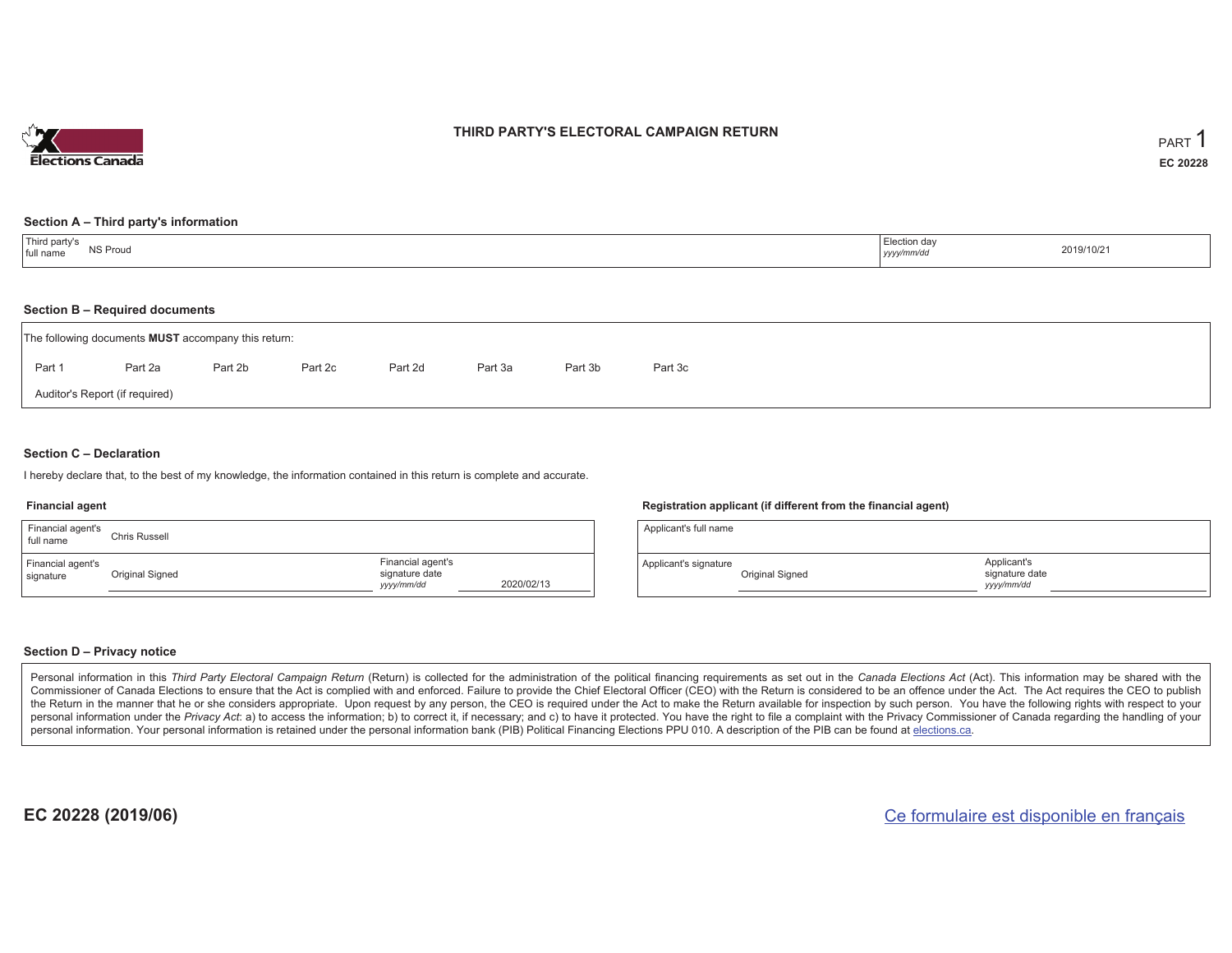

#### **THIRD PARTY'S ELECTORAL CAMPAIGN RETURN HIRD PARTY'S ELECTORAL CAMPAIGN RETURN<br>Statement of monetary contributions received PART 2a**

**EC 20228**

| No.                                                                                 | Full name | <b>Street</b><br>no. | <b>Street</b> | Apt. | City | Prov./<br>Terr. | Postal<br>code | Date<br>received<br>yyyy/mm/dd                                                 | Individual | Business /<br>Commercial<br>organization | Government | Trade union | Corporation<br>without share<br>capital | Unincorporated<br>organization or<br>association |
|-------------------------------------------------------------------------------------|-----------|----------------------|---------------|------|------|-----------------|----------------|--------------------------------------------------------------------------------|------------|------------------------------------------|------------|-------------|-----------------------------------------|--------------------------------------------------|
|                                                                                     |           |                      |               |      |      |                 |                |                                                                                | \$         | \$                                       | \$         | \$          | \$                                      | \$                                               |
|                                                                                     |           |                      |               |      |      |                 |                |                                                                                |            |                                          |            |             |                                         |                                                  |
|                                                                                     |           |                      |               |      |      |                 |                |                                                                                |            |                                          |            |             |                                         |                                                  |
|                                                                                     |           |                      |               |      |      |                 |                |                                                                                |            |                                          |            |             |                                         |                                                  |
|                                                                                     |           |                      |               |      |      |                 |                |                                                                                |            |                                          |            |             |                                         |                                                  |
|                                                                                     |           |                      |               |      |      |                 |                |                                                                                |            |                                          |            |             |                                         |                                                  |
|                                                                                     |           |                      |               |      |      |                 |                |                                                                                |            |                                          |            |             |                                         |                                                  |
|                                                                                     |           |                      |               |      |      |                 |                |                                                                                |            |                                          |            |             |                                         |                                                  |
|                                                                                     |           |                      |               |      |      |                 |                |                                                                                |            |                                          |            |             |                                         |                                                  |
|                                                                                     |           |                      |               |      |      |                 |                |                                                                                |            |                                          |            |             |                                         |                                                  |
|                                                                                     |           |                      |               |      |      |                 |                |                                                                                |            |                                          |            |             |                                         |                                                  |
|                                                                                     |           |                      |               |      |      |                 |                |                                                                                |            |                                          |            |             |                                         |                                                  |
|                                                                                     |           |                      |               |      |      |                 |                |                                                                                |            |                                          |            |             |                                         |                                                  |
|                                                                                     |           |                      |               |      |      |                 |                |                                                                                |            |                                          |            |             |                                         |                                                  |
|                                                                                     |           |                      |               |      |      |                 |                |                                                                                |            |                                          |            |             |                                         |                                                  |
|                                                                                     |           |                      |               |      |      |                 |                | Totals carried forward from previous page \$                                   |            |                                          |            |             | 11,200.00                               |                                                  |
|                                                                                     |           |                      |               |      |      |                 |                | Total amount of monetary contributions by contributors who gave over \$200 (A) |            |                                          |            |             |                                         |                                                  |
|                                                                                     |           |                      |               |      |      |                 |                | Number of contributors who gave over \$200                                     |            |                                          |            |             |                                         |                                                  |
| Total amount of monetary contributions by contributors who gave \$200 or less $(B)$ |           |                      |               |      |      |                 |                |                                                                                |            |                                          |            |             | 29.53                                   |                                                  |
| Number of contributors who gave \$200 or less                                       |           |                      |               |      |      |                 |                |                                                                                |            |                                          |            |             |                                         |                                                  |
| Total amount of all monetary contributions (A+B)                                    |           |                      |               |      |      |                 |                |                                                                                |            |                                          |            |             | 11,229.53                               |                                                  |
|                                                                                     |           |                      |               |      |      | 2               |                |                                                                                |            |                                          |            |             |                                         |                                                  |
|                                                                                     |           |                      |               |      |      |                 |                | Number of contributors who gave monetary contributions                         |            |                                          |            |             |                                         |                                                  |

| Third<br>l partv | <b>NS Proug</b> | --<br>  yyyy/mm/aa | 2019/10/21 | Page |  |  |
|------------------|-----------------|--------------------|------------|------|--|--|
|                  |                 |                    |            |      |  |  |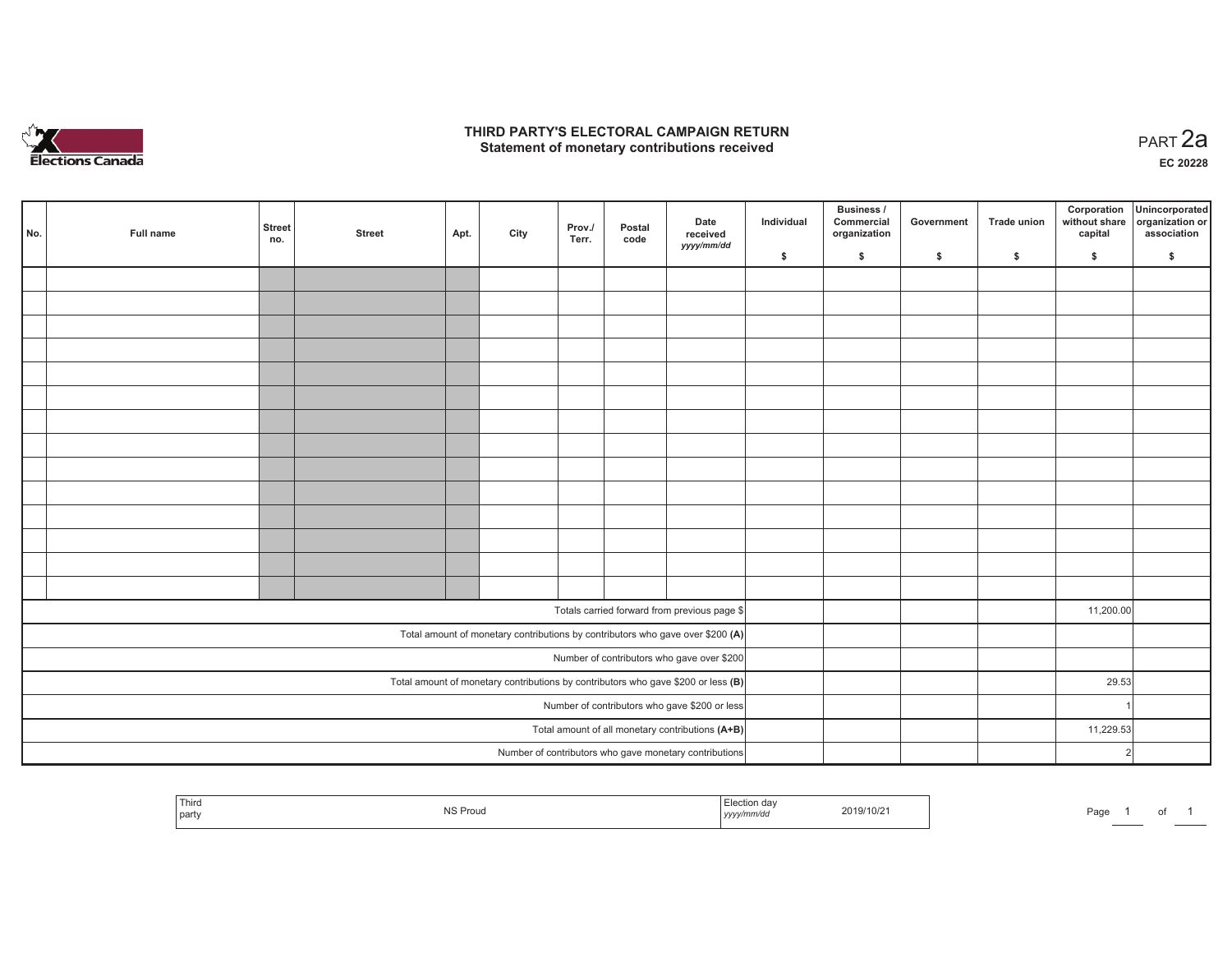

### **THIRD PARTY'S ELECTORAL CAMPAIGN RETURN**  THIRD PARTY'S ELECTORAL CAMPAIGN RETURN<br>Statement of non-monetary contributions received<br> **PART 2b**

| No.                                                                                     | Full name | <b>Street</b><br>no. | <b>Street</b> | Apt. | City | Prov./<br>Terr. | Postal<br>code | Date<br>received<br>yyyy/mm/dd                             | Individual | <b>Business /</b><br>Commercial<br>organization | Government | Trade union | Corporation<br>capital | Unincorporated<br>without share organization or<br>association |
|-----------------------------------------------------------------------------------------|-----------|----------------------|---------------|------|------|-----------------|----------------|------------------------------------------------------------|------------|-------------------------------------------------|------------|-------------|------------------------|----------------------------------------------------------------|
|                                                                                         |           |                      |               |      |      |                 |                |                                                            | \$         | \$                                              | \$         | \$          | \$                     | \$                                                             |
|                                                                                         |           |                      |               |      |      |                 |                |                                                            |            |                                                 |            |             |                        |                                                                |
|                                                                                         |           |                      |               |      |      |                 |                |                                                            |            |                                                 |            |             |                        |                                                                |
|                                                                                         |           |                      |               |      |      |                 |                |                                                            |            |                                                 |            |             |                        |                                                                |
|                                                                                         |           |                      |               |      |      |                 |                |                                                            |            |                                                 |            |             |                        |                                                                |
|                                                                                         |           |                      |               |      |      |                 |                |                                                            |            |                                                 |            |             |                        |                                                                |
|                                                                                         |           |                      |               |      |      |                 |                |                                                            |            |                                                 |            |             |                        |                                                                |
|                                                                                         |           |                      |               |      |      |                 |                |                                                            |            |                                                 |            |             |                        |                                                                |
|                                                                                         |           |                      |               |      |      |                 |                |                                                            |            |                                                 |            |             |                        |                                                                |
|                                                                                         |           |                      |               |      |      |                 |                |                                                            |            |                                                 |            |             |                        |                                                                |
|                                                                                         |           |                      |               |      |      |                 |                |                                                            |            |                                                 |            |             |                        |                                                                |
|                                                                                         |           |                      |               |      |      |                 |                |                                                            |            |                                                 |            |             |                        |                                                                |
|                                                                                         |           |                      |               |      |      |                 |                |                                                            |            |                                                 |            |             |                        |                                                                |
|                                                                                         |           |                      |               |      |      |                 |                |                                                            |            |                                                 |            |             |                        |                                                                |
|                                                                                         |           |                      |               |      |      |                 |                |                                                            |            |                                                 |            |             |                        |                                                                |
|                                                                                         |           |                      |               |      |      |                 |                | Totals carried forward from previous page \$               |            |                                                 |            |             |                        |                                                                |
|                                                                                         |           |                      |               |      |      |                 |                |                                                            |            |                                                 |            |             |                        |                                                                |
| Total amount of non-monetary contributions by contributors who gave over \$200 (A)      |           |                      |               |      |      |                 |                |                                                            |            |                                                 |            |             |                        |                                                                |
| Number of contributors who gave over \$200                                              |           |                      |               |      |      |                 |                |                                                            |            |                                                 |            |             |                        |                                                                |
| Total amount of non-monetary contributions by contributors who gave \$200 or less $(B)$ |           |                      |               |      |      |                 |                |                                                            |            |                                                 |            |             |                        |                                                                |
| Number of contributors who gave \$200 or less                                           |           |                      |               |      |      |                 |                |                                                            | 0.00       |                                                 |            |             |                        |                                                                |
| Total amount of all non-monetary contributions (A+B)                                    |           |                      |               |      |      |                 |                |                                                            |            | 0.00                                            | 0.00       | 0.00        | 0.00                   | 0.00                                                           |
|                                                                                         |           |                      |               |      |      |                 |                | Number of contributors who gave non-monetary contributions |            |                                                 |            |             |                        |                                                                |

|  | Third<br>l party | $\sim$<br>гои<br>כיוו | ı dav<br>זי<br>mm<br>,,,,, | $19/10/2$ .<br>1 J I | $\sim$<br>-auc |  | וש |  |
|--|------------------|-----------------------|----------------------------|----------------------|----------------|--|----|--|
|--|------------------|-----------------------|----------------------------|----------------------|----------------|--|----|--|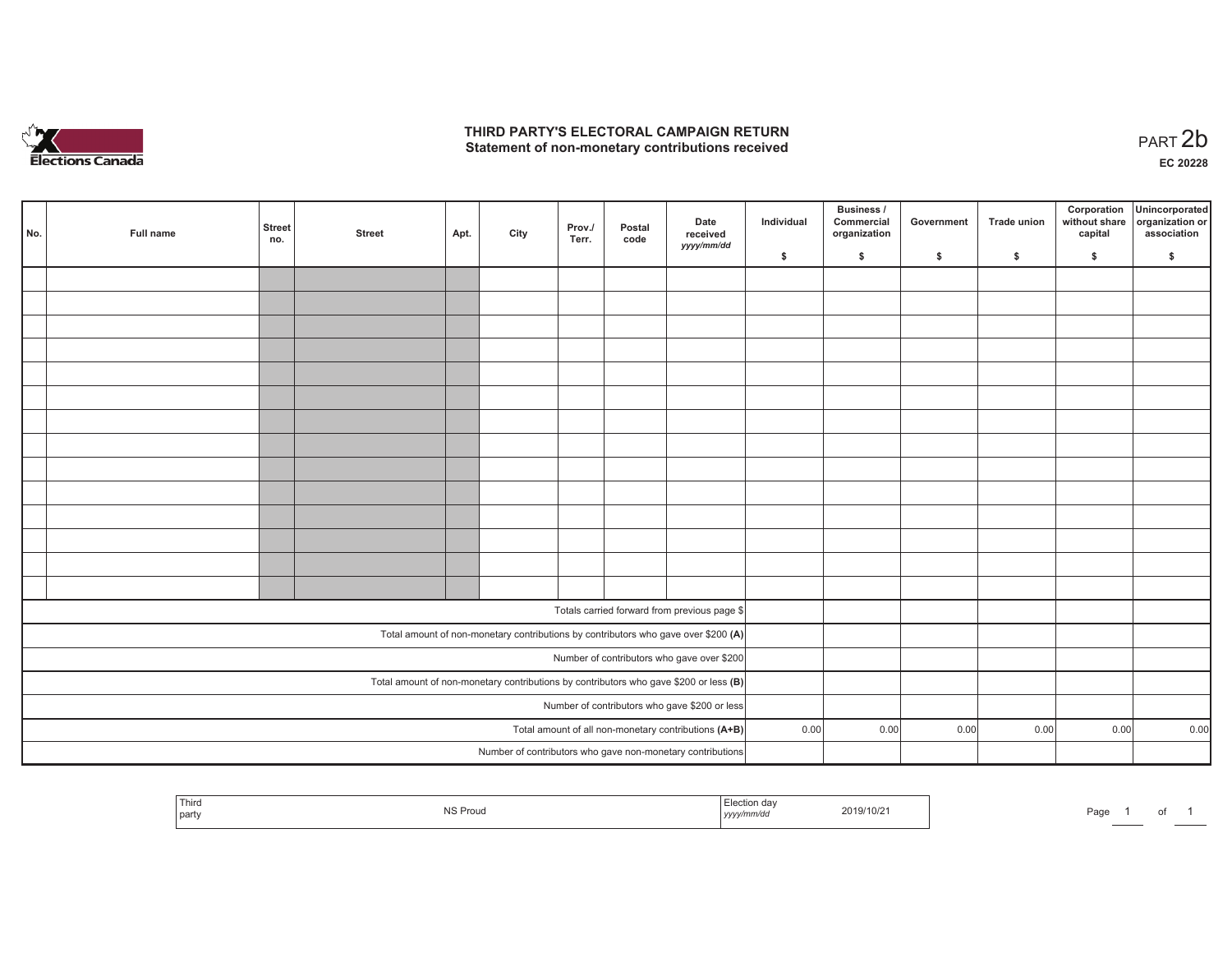

### **THIRD PARTY'S ELECTORAL CAMPAIGN RETURN STATE:** PERSON SELECTORAL CAMPAIGN RETURN<br>
Statement of operating loans received

**EC 20228**

|                                                                 | No. | Full name | <b>Street</b><br>no. | <b>Street</b> | Apt. | City | Prov./<br>Terr. | Postal<br>code | Date<br>received                                             | Individual | Business /<br>Commercial<br>organization | Government | Trade union | Corporation<br>capital | Unincorporated<br>without share organization or<br>association |
|-----------------------------------------------------------------|-----|-----------|----------------------|---------------|------|------|-----------------|----------------|--------------------------------------------------------------|------------|------------------------------------------|------------|-------------|------------------------|----------------------------------------------------------------|
|                                                                 |     |           |                      |               |      |      |                 |                | yyyy/mm/dd                                                   | \$         | \$                                       | \$         | \$          | \$                     | \$                                                             |
|                                                                 |     |           |                      |               |      |      |                 |                |                                                              |            |                                          |            |             |                        |                                                                |
|                                                                 |     |           |                      |               |      |      |                 |                |                                                              |            |                                          |            |             |                        |                                                                |
|                                                                 |     |           |                      |               |      |      |                 |                |                                                              |            |                                          |            |             |                        |                                                                |
|                                                                 |     |           |                      |               |      |      |                 |                |                                                              |            |                                          |            |             |                        |                                                                |
|                                                                 |     |           |                      |               |      |      |                 |                |                                                              |            |                                          |            |             |                        |                                                                |
|                                                                 |     |           |                      |               |      |      |                 |                |                                                              |            |                                          |            |             |                        |                                                                |
|                                                                 |     |           |                      |               |      |      |                 |                |                                                              |            |                                          |            |             |                        |                                                                |
|                                                                 |     |           |                      |               |      |      |                 |                |                                                              |            |                                          |            |             |                        |                                                                |
|                                                                 |     |           |                      |               |      |      |                 |                |                                                              |            |                                          |            |             |                        |                                                                |
|                                                                 |     |           |                      |               |      |      |                 |                |                                                              |            |                                          |            |             |                        |                                                                |
|                                                                 |     |           |                      |               |      |      |                 |                |                                                              |            |                                          |            |             |                        |                                                                |
|                                                                 |     |           |                      |               |      |      |                 |                |                                                              |            |                                          |            |             |                        |                                                                |
|                                                                 |     |           |                      |               |      |      |                 |                |                                                              |            |                                          |            |             |                        |                                                                |
|                                                                 |     |           |                      |               |      |      |                 |                |                                                              |            |                                          |            |             |                        |                                                                |
|                                                                 |     |           |                      |               |      |      |                 |                | Totals carried forward from previous page \$                 |            |                                          |            |             |                        |                                                                |
|                                                                 |     |           |                      |               |      |      |                 |                | Total amount of loans by lenders who provided over \$200 (A) |            |                                          |            |             |                        |                                                                |
| Number of lenders who provided over \$200                       |     |           |                      |               |      |      |                 |                |                                                              |            |                                          |            |             |                        |                                                                |
| Total amount of loans by lenders who provided \$200 or less (B) |     |           |                      |               |      |      |                 |                |                                                              |            |                                          |            |             |                        |                                                                |
| Number of lenders who provided \$200 or less                    |     |           |                      |               |      |      |                 |                |                                                              |            |                                          |            |             |                        |                                                                |
| Total amount of all loans (A+B)                                 |     |           |                      |               |      |      |                 |                | 0.00                                                         | 0.00       | 0.00                                     | 0.00       | 0.00        | 0.00                   |                                                                |
|                                                                 |     |           |                      |               |      |      |                 |                | Number of all lenders who provided loans                     |            |                                          |            |             |                        |                                                                |

| Third<br>party | NS Proud | ∃ection dav<br>$yyyy$ , $uu$ | 2019/10/2 | Page |  |  |
|----------------|----------|------------------------------|-----------|------|--|--|
|                |          |                              |           |      |  |  |

 $\sim$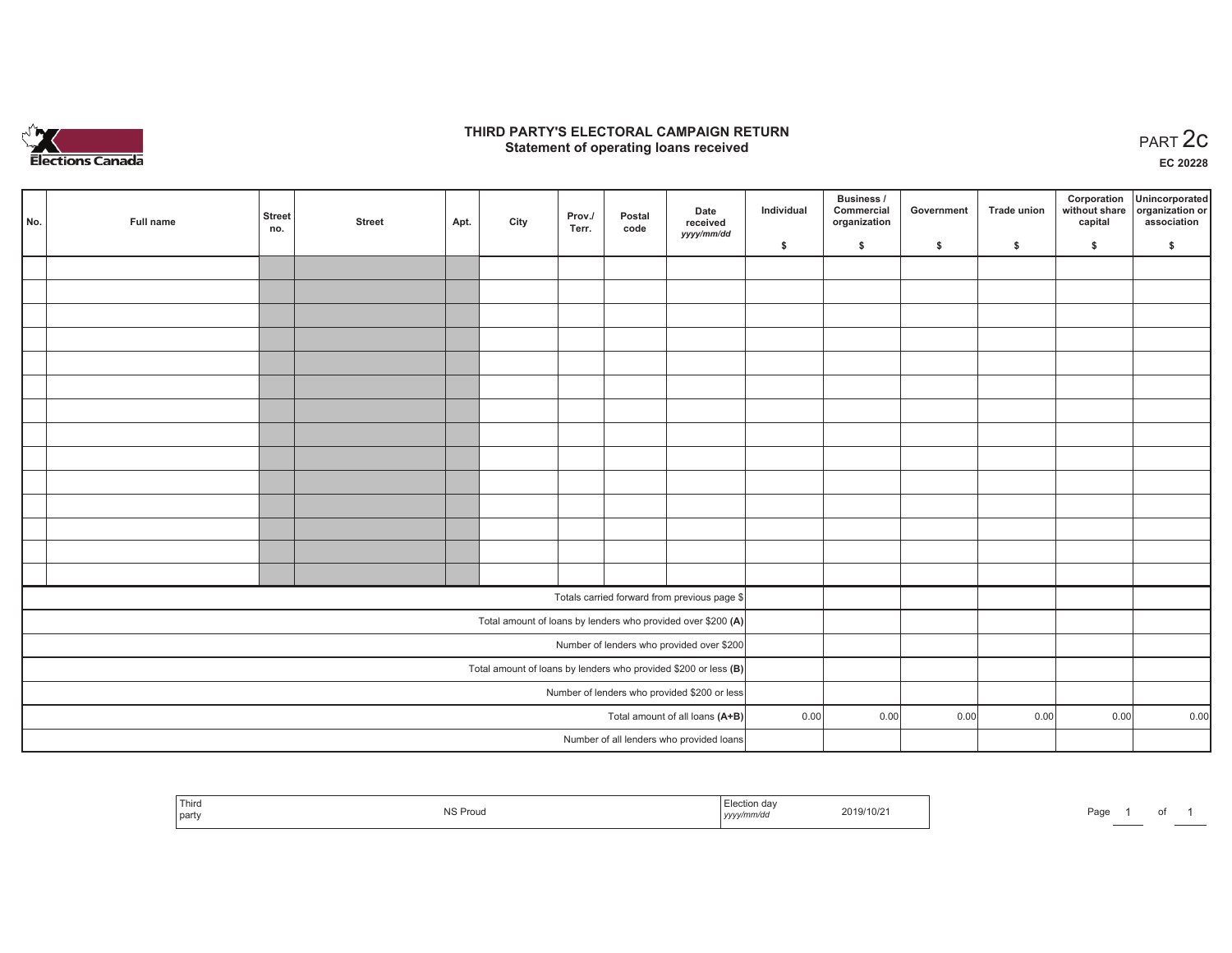# **Elections Canada**

## **THIRD PARTY'S ELECTORAL CAMPAIGN RETURN Summary of inflows**

| PART <sub>2d</sub> |
|--------------------|
| EC 20228           |

| No.   | Type of contributor / lender                 | <b>Monetary</b><br>contributions<br>(Part 2a) | Non-monetary<br>contributions<br>(Part 2b) | Loans<br>(Part 2c) | <b>Total</b> | Number of<br>contributors and<br>lenders |
|-------|----------------------------------------------|-----------------------------------------------|--------------------------------------------|--------------------|--------------|------------------------------------------|
|       |                                              | \$                                            | \$                                         | \$                 | \$           |                                          |
| 1.    | Individuals                                  |                                               |                                            |                    |              |                                          |
| 2.    | Businesses / Commercial organizations        |                                               |                                            |                    |              |                                          |
| 3.    | Governments                                  |                                               |                                            |                    |              |                                          |
| 4.    | Trade unions                                 |                                               |                                            |                    |              |                                          |
| 5.    | Corporations without share capital           | 11,229.53                                     |                                            |                    | 11,229.53    | 21                                       |
| 6.    | Unincorporated organizations or associations |                                               |                                            |                    |              |                                          |
| 7.    | Total (items 1 to 6)                         | 11,229.53                                     | 0.00                                       | 0.00               | 11,229.53    | $\mathcal{D}$                            |
| Total |                                              |                                               |                                            |                    |              |                                          |
| 8.    | Amount of third party's resources used       |                                               |                                            |                    | 379.65       |                                          |
| 9.    | Grand total (items 7 and 8)                  | 11,229.53                                     | 0.00                                       | 0.00               | 11,609.18    | 21                                       |

| ' Third<br>the contract of the contract of<br>  party | <b>NS Proud</b> | $\overline{\phantom{a}}$<br>Election dav<br>yyyy/mm/dd | 2019/10/21 |
|-------------------------------------------------------|-----------------|--------------------------------------------------------|------------|
|-------------------------------------------------------|-----------------|--------------------------------------------------------|------------|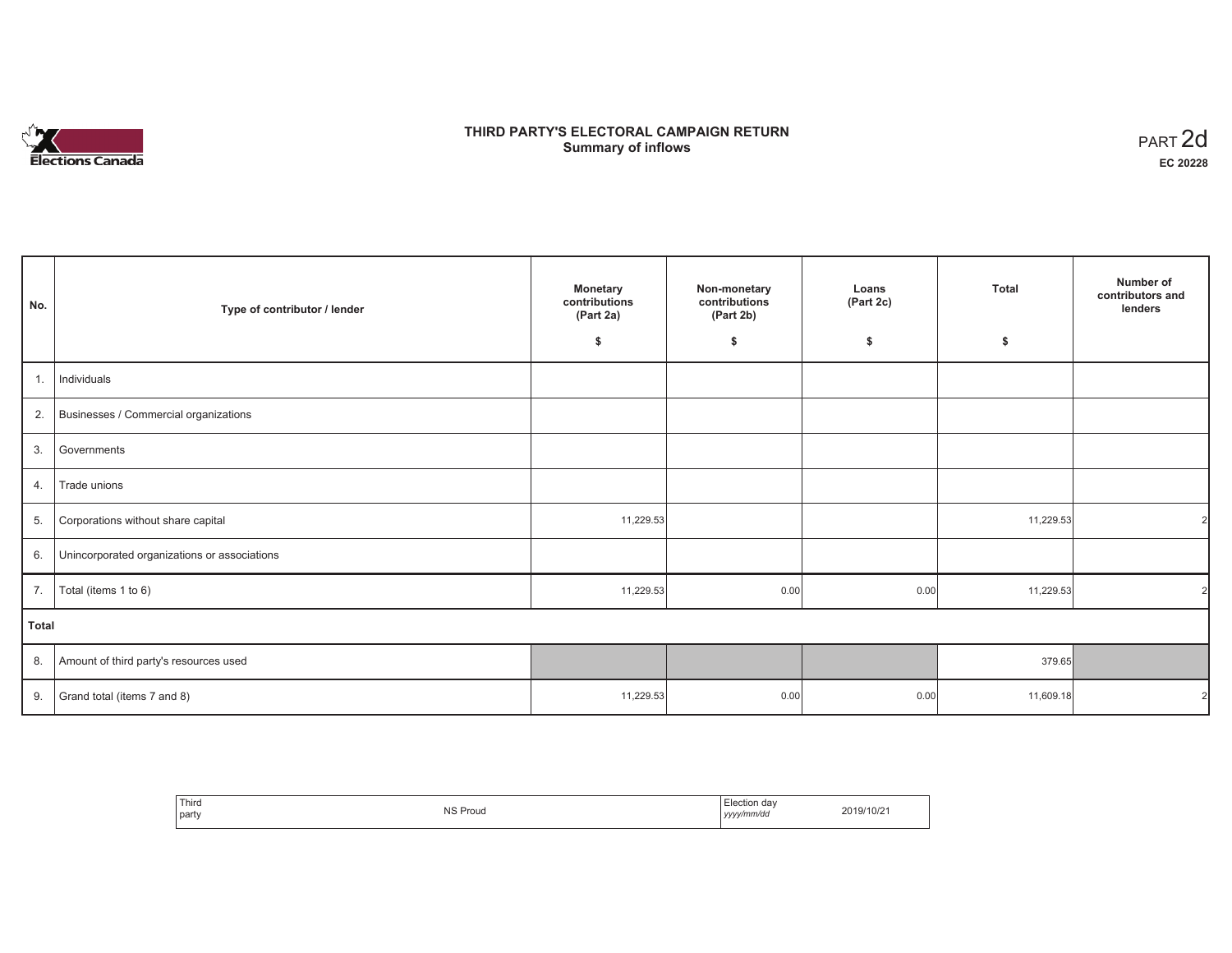

## **THIRD PARTY'S ELECTORAL CAMPAIGN RETURN Statement of expenses incurred for regulated activities that take place during the pre-election period**  *(Only applicable to a fixed-date general election)*

For a list of expense types, expense categories and expense subcategories, refer to Annex II in the Instructions.

| No. | Date<br>incurred<br>yyyy/mm/dd | <b>ED Code</b><br>$(if\,applied$ | Supplier | <b>Expense type</b> | Expense<br>category | Expense<br>subcategory | <b>Starting date</b><br>of activity,<br>advertisement<br>or survey<br>yyyy/mm/dd | Ending date<br>of activity,<br>advertisement<br>or survey<br>yyyy/mm/dd | Place of activity or<br>advertisement        | <b>Expense amount</b><br>\$ |
|-----|--------------------------------|----------------------------------|----------|---------------------|---------------------|------------------------|----------------------------------------------------------------------------------|-------------------------------------------------------------------------|----------------------------------------------|-----------------------------|
|     |                                |                                  |          |                     |                     |                        |                                                                                  |                                                                         |                                              |                             |
|     |                                |                                  |          |                     |                     |                        |                                                                                  |                                                                         |                                              |                             |
|     |                                |                                  |          |                     |                     |                        |                                                                                  |                                                                         |                                              |                             |
|     |                                |                                  |          |                     |                     |                        |                                                                                  |                                                                         |                                              |                             |
|     |                                |                                  |          |                     |                     |                        |                                                                                  |                                                                         |                                              |                             |
|     |                                |                                  |          |                     |                     |                        |                                                                                  |                                                                         |                                              |                             |
|     |                                |                                  |          |                     |                     |                        |                                                                                  |                                                                         |                                              |                             |
|     |                                |                                  |          |                     |                     |                        |                                                                                  |                                                                         |                                              |                             |
|     |                                |                                  |          |                     |                     |                        |                                                                                  |                                                                         |                                              |                             |
|     |                                |                                  |          |                     |                     |                        |                                                                                  |                                                                         |                                              |                             |
|     |                                |                                  |          |                     |                     |                        |                                                                                  |                                                                         |                                              |                             |
|     |                                |                                  |          |                     |                     |                        |                                                                                  |                                                                         |                                              |                             |
|     |                                |                                  |          |                     |                     |                        |                                                                                  |                                                                         |                                              |                             |
|     |                                |                                  |          |                     |                     |                        |                                                                                  |                                                                         |                                              |                             |
|     |                                |                                  |          |                     |                     |                        |                                                                                  |                                                                         |                                              |                             |
|     |                                |                                  |          |                     |                     |                        |                                                                                  |                                                                         |                                              |                             |
|     |                                |                                  |          |                     |                     |                        |                                                                                  |                                                                         |                                              |                             |
|     |                                |                                  |          |                     |                     |                        |                                                                                  |                                                                         | Totals carried forward from previous page \$ | 0.00<br>0.00                |
|     |                                |                                  | Total \$ |                     |                     |                        |                                                                                  |                                                                         |                                              |                             |

| Election day<br>Third<br>2019/10/21<br>NS Proud<br>Page<br>.<br>  party<br>  yyyy/mm/dd |  |  |  |
|-----------------------------------------------------------------------------------------|--|--|--|
|-----------------------------------------------------------------------------------------|--|--|--|

 $_{\sf PART}$ 3a **EC 20228**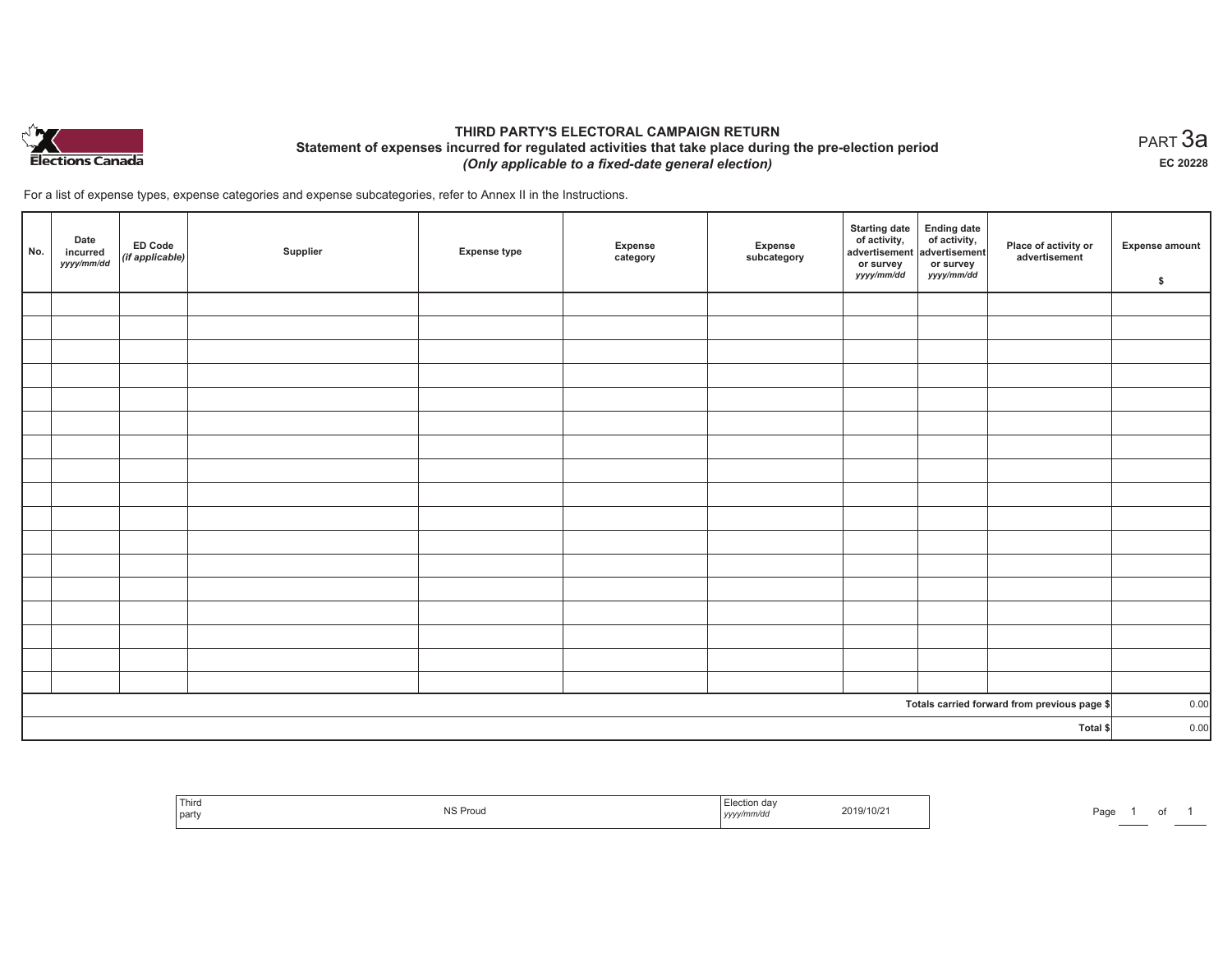

# **THIRD PARTY'S ELECTORAL CAMPAIGN RETURN Statement of expenses incurred for regulated activities that take place during the election period**<br>PART  $3\mathsf{b}$

**EC 20228**

For a list of expense types, expense categories and expense subcategories, refer to Annex II in the Instructions.

| No.            | Date<br>incurred<br>yyyy/mm/dd | <b>ED Code</b><br>(if applicable) | Supplier              | <b>Expense type</b>  | Expense<br>category | <b>Expense</b><br>subcategory | <b>Starting date</b><br>of activity,<br>advertisement<br>or survey | <b>Ending date</b><br>of activity,<br>advertisement<br>or survey | Place of activity or<br>advertisement        | <b>Expense amount</b> |
|----------------|--------------------------------|-----------------------------------|-----------------------|----------------------|---------------------|-------------------------------|--------------------------------------------------------------------|------------------------------------------------------------------|----------------------------------------------|-----------------------|
|                |                                |                                   |                       |                      |                     |                               | yyyy/mm/dd                                                         | yyyy/mm/dd                                                       |                                              | \$                    |
|                | 2019/10/07                     |                                   | <b>RMG</b>            | Partisan Activity    | Voter Contact       | <b>Calling Services</b>       | 2019/09/29                                                         | 2019/10/05                                                       | <b>NS</b>                                    | 76.83                 |
| $\overline{2}$ | 2019/10/17                     |                                   | RMG                   | Partisan Activity    | Voter Contact       | <b>Calling Services</b>       | 2019/10/06                                                         | 2019/10/12                                                       | <b>NS</b>                                    | 108.12                |
| 3              | 2019/10/17                     |                                   | <b>RMG</b>            | Partisan Activity    | Voter Contact       | <b>Calling Services</b>       | 2019/10/06                                                         | 2019/10/12                                                       | <b>NS</b>                                    | 426.86                |
| 4              | 2019/10/21                     |                                   | RMG                   | Partisan Activity    | Voter Contact       | <b>Calling Services</b>       | 2019/10/13                                                         | 2019/10/19                                                       | <b>NS</b>                                    | 17.24                 |
| 5              | 2019/10/21                     |                                   | RMG                   | Partisan Activity    | Voter Contact       | <b>Calling Services</b>       | 2019/10/20                                                         | 2019/10/20                                                       | <b>NS</b>                                    | 441.24                |
| 6              | 2019/10/21                     |                                   | RMG                   | Partisan Activity    | Voter Contact       | <b>Calling Services</b>       | 2019/10/20                                                         | 2019/10/20                                                       | <b>NS</b>                                    | 276.28                |
| $\overline{7}$ | 2019/10/21                     |                                   | RMG                   | Partisan Activity    | Voter Contact       | <b>Calling Services</b>       | 2019/10/21                                                         | 2019/10/21                                                       | <b>NS</b>                                    | 27.51                 |
| 8              | 2019/10/29                     |                                   | RMG                   | Partisan Activity    | Voter Contact       | <b>Text Messaging</b>         | 2019/10/01                                                         | 2019/10/21                                                       | <b>NS</b>                                    | 6,669.15              |
| 9              | 2019/10/29                     |                                   | RMG                   | Partisan Activity    | Voter Contact       | <b>Calling Services</b>       | 2019/10/01                                                         | 2019/10/21                                                       | <b>NS</b>                                    | 450.96                |
| 10             | 2019/10/29                     |                                   | RMG                   | Partisan Activity    | Voter Contact       | <b>Calling Services</b>       | 2019/10/01                                                         | 2019/10/21                                                       | <b>NS</b>                                    | 1,890.91              |
| 11             | 2019/10/18                     |                                   | ElectRight            | Partisan Activity    | Voter Contact       | <b>Calling Services</b>       | 2019/10/10                                                         | 2019/10/10                                                       | <b>NS</b>                                    | 1,475.18              |
| 12             | 2019/10/15                     |                                   | Facebook              | Election Advertising | Advertising         | <b>Content Boosting</b>       | 2019/10/01                                                         | 2019/10/09                                                       | <b>NS</b>                                    | 803.61                |
| 13             | 2019/10/15                     |                                   | Facebook              | Election Advertising | Advertising         | <b>Content Boosting</b>       | 2019/10/10                                                         | 2019/10/14                                                       | <b>NS</b>                                    | 1,663.92              |
| 14             | 2019/10/19                     |                                   | Facebook              | Election Advertising | Advertising         | <b>Content Boosting</b>       | 2019/10/15                                                         | 2019/10/17                                                       | <b>NS</b>                                    | 66.96                 |
| 15             | 2019/10/23                     |                                   | Facebook              | Election Advertising | Advertising         | <b>Content Boosting</b>       | 2019/10/08                                                         | 2019/10/10                                                       | NS.                                          | 275.75                |
| 16             | 2019/10/23                     |                                   | Facebook              | Election Advertising | Advertising         | Content Boosting              | 2019/10/16                                                         | 2019/10/21                                                       | <b>NS</b>                                    | 4,684.62              |
| 17             | 2019/10/23                     |                                   | Facebook (correction) | Election Advertising | Advertising         | <b>Content Boosting</b>       | 2019/09/11                                                         | 2019/10/21                                                       | <b>NS</b>                                    | $-6.59$               |
|                |                                |                                   |                       |                      |                     |                               |                                                                    |                                                                  | Totals carried forward from previous page \$ | 2,669.31              |
|                |                                |                                   |                       |                      |                     |                               |                                                                    |                                                                  | Total \$                                     | 22,017.86             |

| <sup> </sup> Third<br>Election day<br>2019/10/21<br><b>NS Proud</b><br>party<br>yy/mm/da<br>1/1/1<br>,,,,, |
|------------------------------------------------------------------------------------------------------------|
|------------------------------------------------------------------------------------------------------------|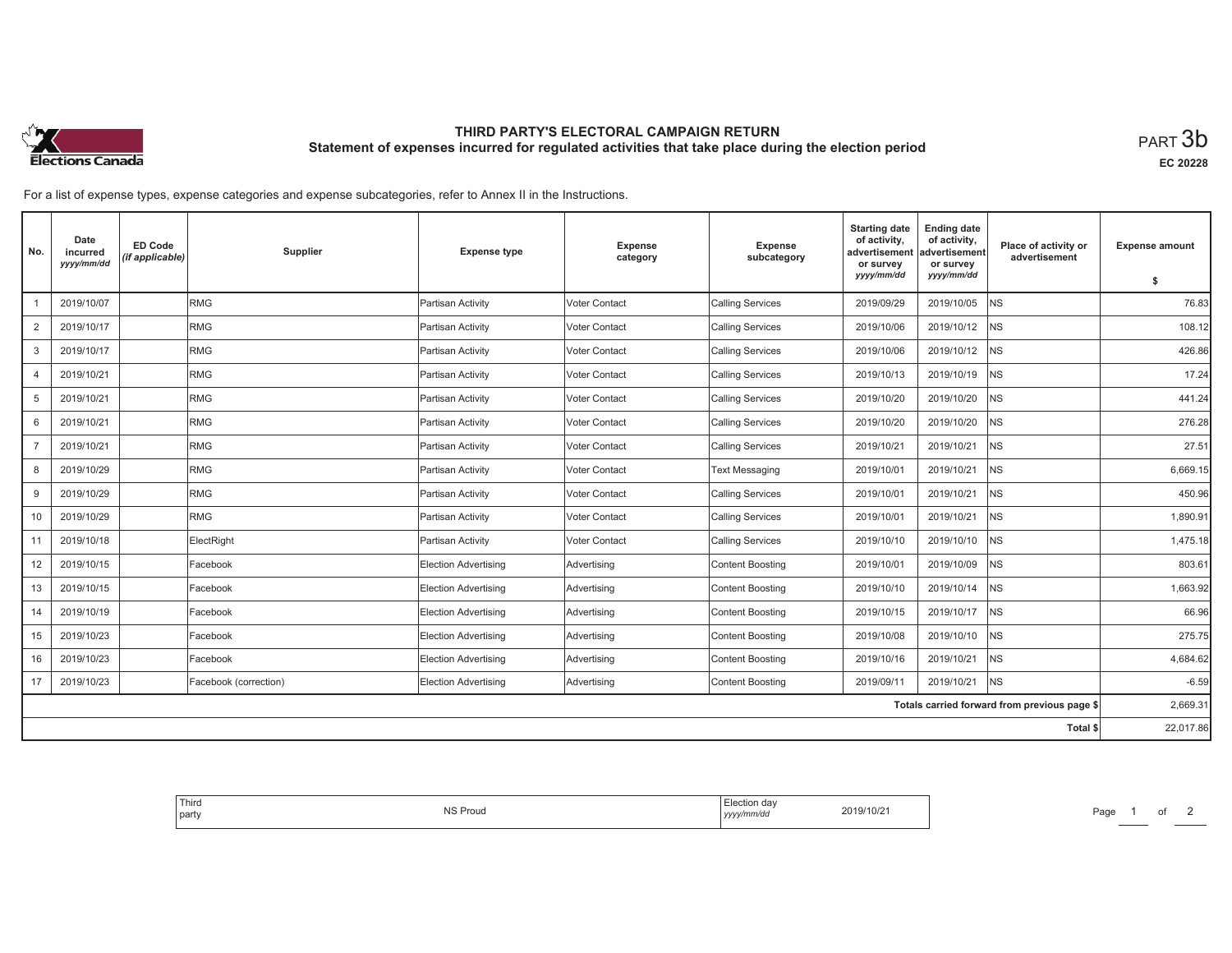

# **THIRD PARTY'S ELECTORAL CAMPAIGN RETURN Statement of expenses incurred for regulated activities that take place during the election period**<br>PART  $3\mathsf{b}$

**EC 20228**

For a list of expense types, expense categories and expense subcategories, refer to Annex II in the Instructions.

| No. | Date<br>incurred<br>yyyy/mm/dd | <b>ED Code</b><br>(if applicable) | Supplier                                 | <b>Expense type</b> | <b>Expense</b><br>category   | Expense<br>subcategory | <b>Starting date</b><br>of activity,<br>advertisement<br>or survey | <b>Ending date</b><br>of activity,<br>advertisement<br>or survey | Place of activity or<br>advertisement        | <b>Expense amount</b> |
|-----|--------------------------------|-----------------------------------|------------------------------------------|---------------------|------------------------------|------------------------|--------------------------------------------------------------------|------------------------------------------------------------------|----------------------------------------------|-----------------------|
|     |                                |                                   |                                          |                     |                              |                        | yyyy/mm/dd                                                         | yyyy/mm/dd                                                       |                                              | \$                    |
| 18  | 2020/01/21                     |                                   | The Internet Centre / allconferencecalls | Partisan Activity   | <b>Office</b>                | Telephone & Internet   | 2019/09/11                                                         | 2019/10/21                                                       | <b>NS</b>                                    | 7.08                  |
| 19  | 2019/10/21                     |                                   | Devin Drover                             | Partisan Activity   | Salaries, Wages & Consulting | Consulting fees        | 2019/10/13                                                         | 2019/10/21                                                       | N <sub>S</sub>                               | 121.50                |
| 20  | 2019/10/21                     |                                   | Chris Russell                            | Partisan Activity   | Salaries, Wages & Consulting | Consulting fees        | 2019/10/13                                                         | 2019/10/21                                                       | <b>NS</b>                                    | 31.50                 |
| 21  | 2019/10/21                     |                                   | Scotiabank                               | Partisan Activity   | Other                        | Transaction fees       | 2019/10/16                                                         | 2019/10/21                                                       | N <sub>S</sub>                               | 3.00                  |
| 22  | 2019/10/21                     |                                   | NationBuilder                            | Partisan Activity   | Office                       | Website hosting        | 2019/09/11                                                         | 2019/10/21                                                       | N <sub>S</sub>                               | 379.65                |
| 23  | 2019/10/21                     |                                   | Go Daddy                                 | Partisan Activity   | Office                       | Website Development    | 2019/09/11                                                         | 2019/10/21                                                       | N <sub>S</sub>                               | 2.25                  |
|     |                                |                                   |                                          |                     |                              |                        |                                                                    |                                                                  |                                              |                       |
|     |                                |                                   |                                          |                     |                              |                        |                                                                    |                                                                  |                                              |                       |
|     |                                |                                   |                                          |                     |                              |                        |                                                                    |                                                                  |                                              |                       |
|     |                                |                                   |                                          |                     |                              |                        |                                                                    |                                                                  |                                              |                       |
|     |                                |                                   |                                          |                     |                              |                        |                                                                    |                                                                  |                                              |                       |
|     |                                |                                   |                                          |                     |                              |                        |                                                                    |                                                                  |                                              |                       |
|     |                                |                                   |                                          |                     |                              |                        |                                                                    |                                                                  |                                              |                       |
|     |                                |                                   |                                          |                     |                              |                        |                                                                    |                                                                  |                                              |                       |
|     |                                |                                   |                                          |                     |                              |                        |                                                                    |                                                                  |                                              |                       |
|     |                                |                                   |                                          |                     |                              |                        |                                                                    |                                                                  |                                              |                       |
|     |                                |                                   |                                          |                     |                              |                        |                                                                    |                                                                  |                                              |                       |
|     |                                |                                   |                                          |                     |                              |                        |                                                                    |                                                                  | Totals carried forward from previous page \$ | 22,017.83             |
|     |                                |                                   |                                          |                     |                              |                        |                                                                    |                                                                  | Total \$                                     | 22,562.84             |

| 2019/10/21<br><b>NS Proud</b><br>party<br>yyyy/mm/dd |
|------------------------------------------------------|
|------------------------------------------------------|

Page 2 of 2